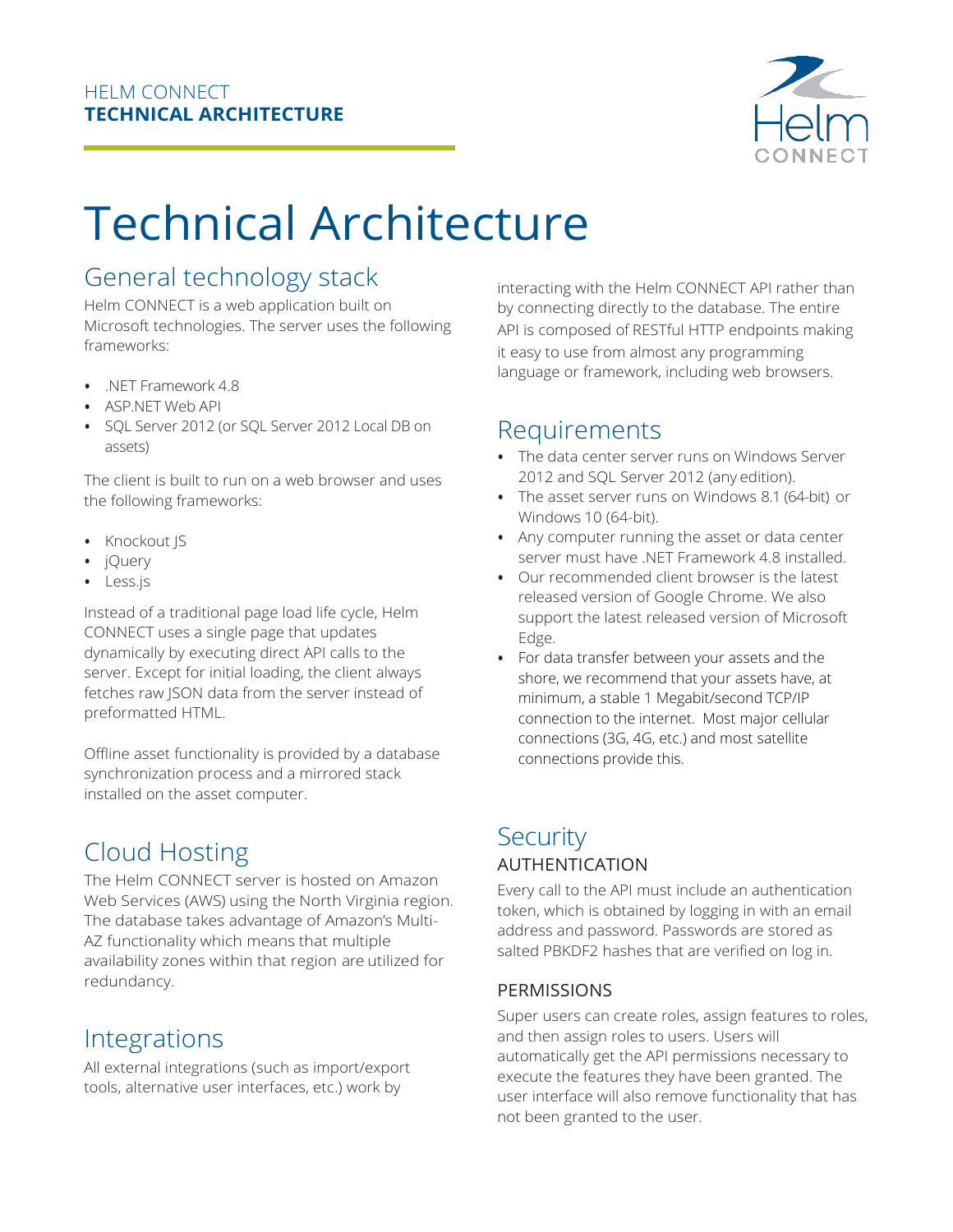#### HELM CONNECT **TECHNICAL ARCHITECTURE**

#### ENCRYPTION

We use TLS encryption for connections to the shore server from outside the data center. However, to avoid the maintenance overhead of managing TLS certificates on your assets, we don't use TLS for asset servers. Although we don't encrypt local traffic between the browser and the web server running on the same computer or on the same LAN, we use TLS for data transfer between the asset and the upstream server because we assume that the asset's internal network is secure but that anything transmitting over the internet is not secure and requires encryption. We also assume that the internal network in the data center is secure, so we don't encrypt communication between the load balancer and web servers.

## Asset Environment

To use Helm CONNECT on an asset without continuous internet connection, you can install Helm CONNECT as a desktop application that synchronizes with the primary server. This is simply a specialized version of the regular server with the following configuration differences:

- Uses SQL Server Local DB (can be packaged with Helm CONNECT installer or installed manually ahead of time)
- Always uses one web server and no load balancer
- TLS is disabled

These simplifications mean that we can install a single Windows service that controls the web server, databases, and background tasks in a very lightweight fashion. The installer will create this Windows service and put an icon on the desktop that launches your browser to the URL of the local web server. Even if you close the browser, the Windows service will continue running and synchronizing data with the primary data center when an internet connection is available.

The following figure shows the network diagram for an asset installation.



## Data Transfer

The worker component of the asset Windows service will check periodically for an internet connection and attempt to send and receive updates from the upstream data center. The databases on the asset has the same structure as the one in the data center, but it requires only a subset of the data. The asset transfers all its changes to the shore, but the shore only sends a subset of its data to the asset. The functionality on the asset is limited intentionally so that it will receive only the data necessary to carry out its functions.

# Multiple Computers on a Single Asset

Helm CONNECT can be run simultaneously on multiple computers on the same asset. There are two different ways to accomplish this:

Option 1: Run the Helm CONNECT installer on each asset computer individually. With this option, each asset computer will synchronize directly with shore which may increase bandwidth usage and means that the computers won't be able to see each other's data until it has been transferred first to shore then back down to the other computers on the asset. If the asset isn't connected to the internet, the asset computers won't be able to synchronize with each other.